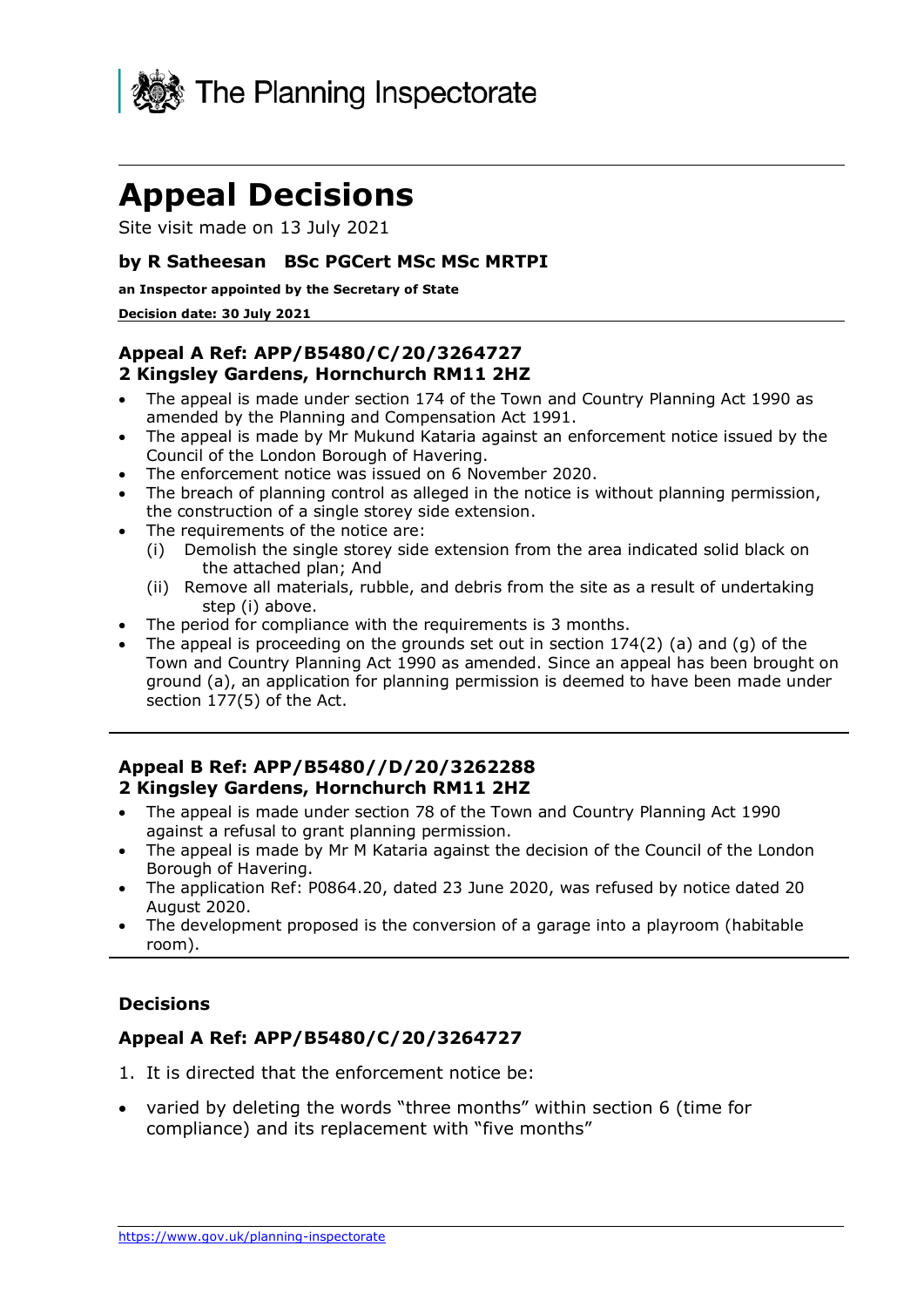2. Subject to this variation, the appeal is dismissed, and the enforcement notice is upheld, and planning permission is refused on the application deemed to have been made under section 177(5) of the 1990 Act as amended.

# **Appeal B Ref: APP/B5480//D/20/3262288**

3. The appeal is dismissed.

# **Procedural Matters**

- 4. For Appeal B, the Council altered the description of the development of application ref. P0864.20 to read "Retrospective application for the conversion of garage into playroom (habitable room) and the erection of a single storey side extension". This description is more accurate since it also refers to the erection of the single storey side extension, as shown on the submitted floor plans TFK 0906/02, TFK 0906/05, TFK 0906/04A. I have therefore also determined the appeal on this basis.
- 5. For Appeal B, the Council does not raise any objection to the conversion of a garage into a playroom (habitable room). I find no reason to disagree with the Council's assessment regarding this element of the development and therefore my decision below focuses on the single storey side extension.
- 6. During the course of this appeal, the London Plan, 2016, and policies contained within it, has been replaced with the London Plan 2021 (London Plan), which was adopted on 2 March 2021. This must now be given full weight in the decision making process. Both parties have been given the opportunity to comment on the new London Plan, and so have not been prejudiced. I have therefore not assessed the development against the policies of the superseded London Plan 2016.
- 7. Further revisions have been made to the National Planning Policy Framework during the course of my consideration of the appeal and a revised version was published in July 2021 (the Framework). I have invited the main parties to comment on the Framework and have taken account of any responses from them in my determination of the appeal. The changes to the Framework do not materially alter the policies within the Framework most relevant to this appeal.

# **Appeal A on ground (a), the deemed planning application and Appeal B**

 8. Ground (a) is that planning permission should be granted for the matters stated in the notice. Since the planning appeal is against refusal of permission for the identical development, the considerations in that appeal are the same, and I have treated both cases together.

# **Main Issue**

 9. The main issue is the effect of the development upon the character and appearance of the host building and the area.

# *Character and appearance*

 10. The unauthorised works, the subject of both appeals A and B, comprise an additional single storey side extension attached to the pre-existing two storey side extension. The London Borough of Havering Residential Extensions and Alterations Supplementary Planning Document, 2011(SPD) states that "*side*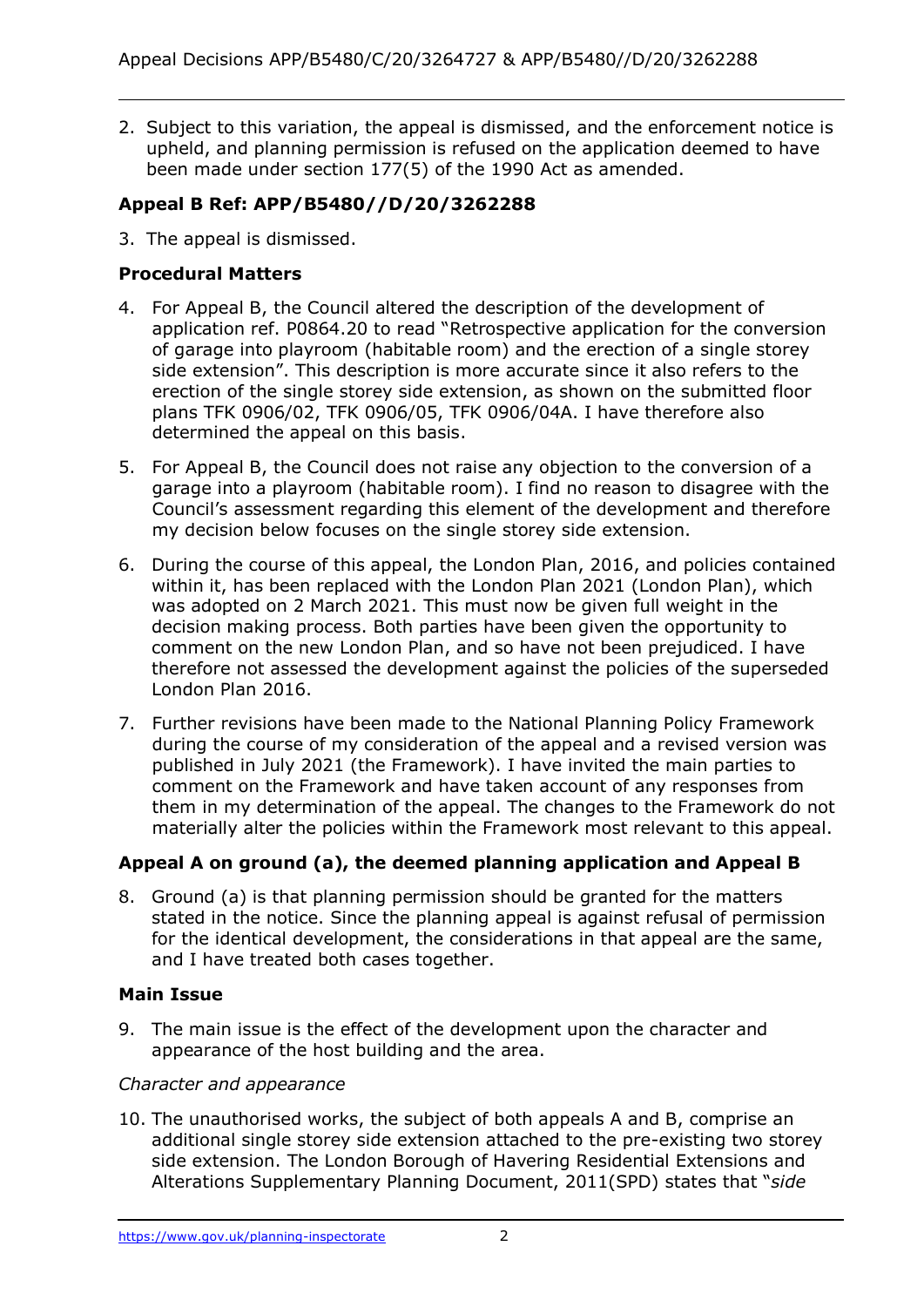extensions should be subordinate to the existing dwelling to ensure they do not  *unbalance a pair of semi-detached properties, and to maintain the characteristic gap between neighbouring pairs of semi-detached houses"*. The SPD also highlights that the symmetry of semi-detached houses and the spacing between pairs are important considerations for side extensions.

- 11. There is some variety in the style and design of extensions along Kingsley Gardens and there are a number of properties in the locality which have single storey side extensions. However, prior to the current unauthorised works, as a pair of semi-detached dwellings, Nos 2 and 4 retained their original hipped roof form and a clear sense of balance and symmetry.
- 12. The addition of a further single storey side extension at the appeal property has unbalanced the appearance of the pair of houses and has removed the sense of symmetry. Whilst the single storey side extension is set back from the front elevation, it extends the width of the appeal property considerably, such that it is not longer subordinate to the existing dwelling. Indeed, the overall width of the combined side extensions appears wider than the original house. Despite the use of matching materials, the side extension, in combination with the existing two storey extension introduces an overly dominant and visually discordant feature in the street scene which fails to harmonise with the original dwelling, the pair of semi-detached properties and the area.
- 13. I appreciate that the single storey side extension does not result in any harmful loss of openness. However, this does not overcome the harm identified above, as it is the overall width and bulk of the combined extensions which are discordant. The appellant states that prior to the construction of the side extension the area of land was used as a meeting point for drug taking, fly tipping and other anti-social behaviour which undermined the quality of life within the area and the visual amenity of the area. However, no evidence of any of the above issues has been provided, which limits the weight I can give to these issues. There may also be alternative options which could be explored to overcome these issues, which do not harm the character and appearance of the property and area.
- 14. I therefore conclude that the single storey side extension harms the character and appearance of the host building and area. The development is therefore in conflict with the Core Strategy and Development Control Policies Development Plan Document (2008) Policy DC61, as well as new London Plan (2021) Policy D4. Amongst other things, these seek to ensure that planning permission will only be granted for development which maintains, enhances, or improves the character and appearance of the local area, and ensures that development delivers good design. Furthermore, the development does not meet the aims of part 12 of the Framework, which requires development to be sympathetic to local character and history.

# *Other matters*

 15. For Appeal B, I have considered whether it is possible to issue a split decision for the conversion of the garage into a playroom (habitable room). However, the single storey side extension is both physically and functionally connected to the converted playroom. Indeed, the floor plan submitted shows that the single storey side extension is accessed via a door from the converted playroom. I